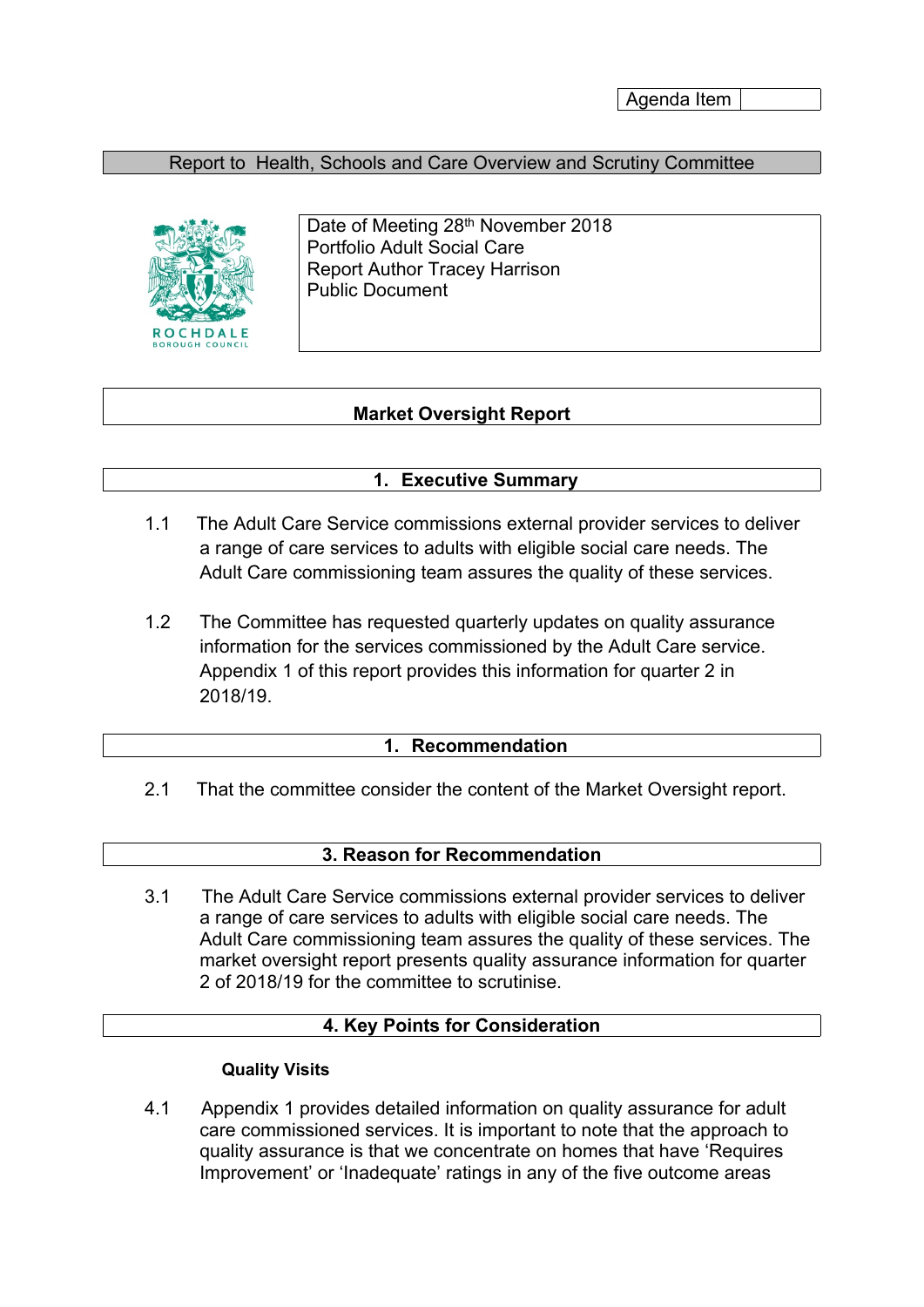(Safe, Effective, Responsive, Caring and Well Led). Services that are rated as Outstanding or Good will have a lighter touch approach with shorter visits to check certain areas and an emphasis on maintaining relationships.

- 4.2 If any risks are identified in relation to providers rated as outstanding or good e.g. safeguarding concerns then the quality assurance officers will visit and carry out additional quality assurance checks as required.
- 4.3 Out of borough homes are reviewed using a light touch approach which will involve a desk top review using information gathered from the Provider, Care Management, Host Authority where the service is registered, Care Quality Commission (CQC), Staff, Residents and Relatives.
- 4.4 It should also be noted that there haven't been any visits to supported living providers this quarter as they are all currently inspected as outstanding or good. However should there be any safeguarding concerns quality visits would be undertaken.
- 4.5 The key points from the Q2 report are summarised below:

| <b>Visits</b>   | Number of providers | Q2 CQC grading       |
|-----------------|---------------------|----------------------|
| 10              |                     | (was RI) Good        |
| $\overline{89}$ | 19                  | Requires Improvement |
| <u>ິ</u> 6      |                     | Inadequate           |
| 44              | various             | Good or Outstanding  |

In borough residential provision:

149 visits in total

Out of borough provision:

| Desk top reviews | Number of providers |
|------------------|---------------------|
| $\sim$           | ററ                  |

## **CQC inspections Q2 2018/19**

- 4.6 There were 7 number of CQC inspections carried out in Rochdale Borough residential provision and 4 domiciliary care during Q2.
- 4.7 As a result we can now report that we no longer have any inadequate provision in the borough.

The overall position at the end of quarter 2 is that of the 54 providers:

1 (2%) was rated as Outstanding,

40 (74%) were rated as good –an increase of 25 providers;

11 (20%) were rated as requiring improvement - an increase of 6; and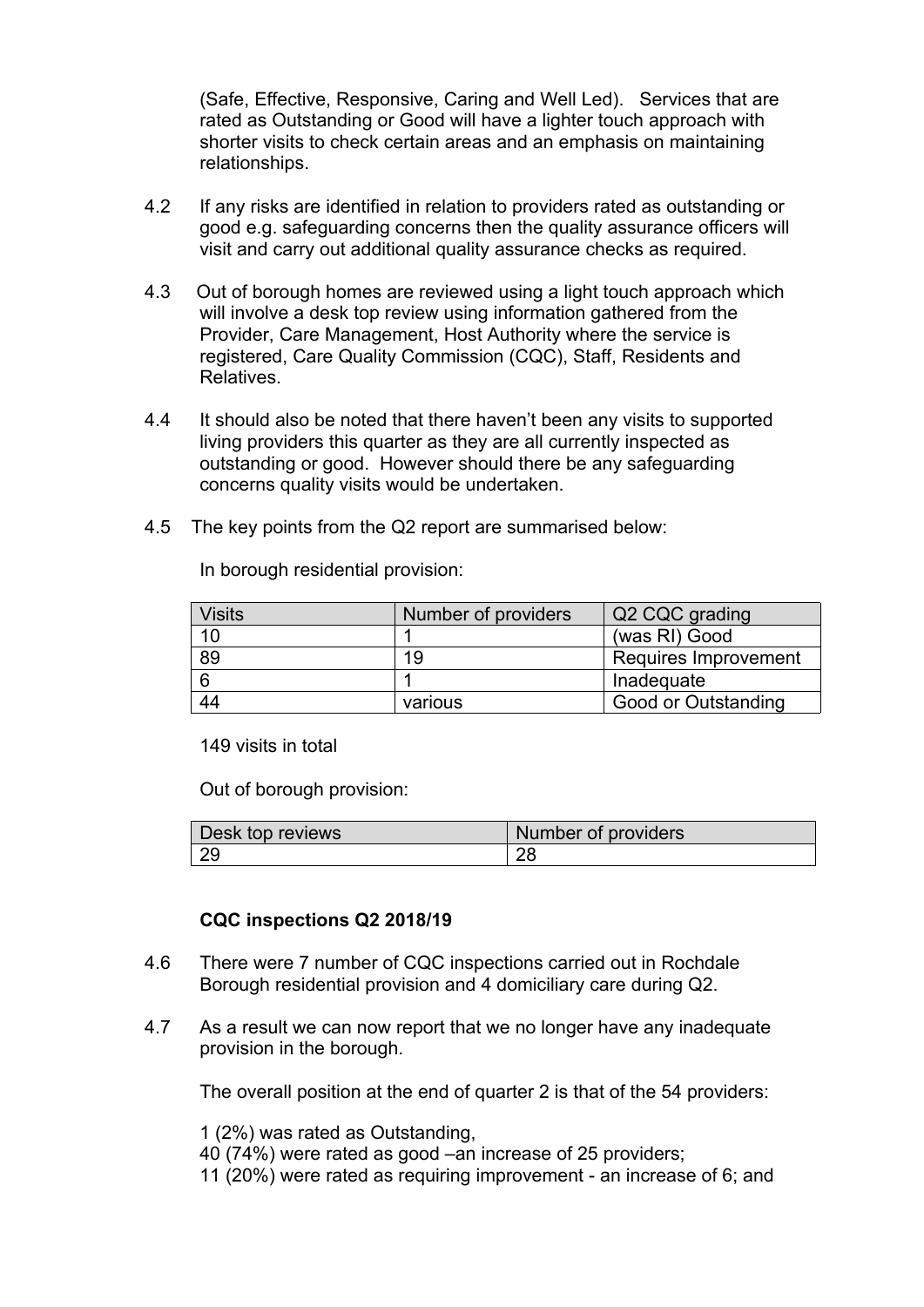0 (0%) were rated as Inadequate – a decrease of 2; A further 2 providers are yet to be inspected

4.8 Out of borough provision rating where Rochdale has placed a client are as follows:

> (5%) rated as outstanding (68%) rated as good (17%) rated as requires improvement (3%) rated as inadequate; and (7%) yet to be inspected.

# **Market oversight feedback**

4.9 The adult care commissioning team record issues gathered in relation to commissioned services that are raised with them by services users and other stakeholders.

# **Complaints**

- 4.10 In quarter 2 2018/19 there were 29 complaints received which is a reduction of 15 on quarter 1. Of these 26 were resolved and 3 are outstanding.
- 4.11 The reasons for the complaints were varied and can be found on page 5 of the report at appendix 1.
- 4.12 The commissioning team investigates the complaints received about providers and works with providers to improve the quality of care and address instances of poor practice.
- 4.13 Information is also gathered from providers about the complaints that they receive from service users and families. In quarter two the information gathered demonstrates that providers received 46 complaints and that 39 were resolved whilst 7 are still being investigated.

## **User satisfaction**

- 4.14 As part of the quality assurance process we carry out family, service user and staff questionnaires for those services being reviewed. The take up rate for these questionnaires has improved for quarter 2 and seen 129 completed.
- 4.15 The intelligence gained from gathering satisfaction data helps determine the quality assurance officers focus for the quality assurance visits.
- 4.16 Samples of the responses from the questions in the Satisfaction questionnaires are illustrated on page 10 of Appendix 1, along with some of the comments received. Overall the feedback received is positive but we continue to follow up any negative or unsatisfactory feedback.